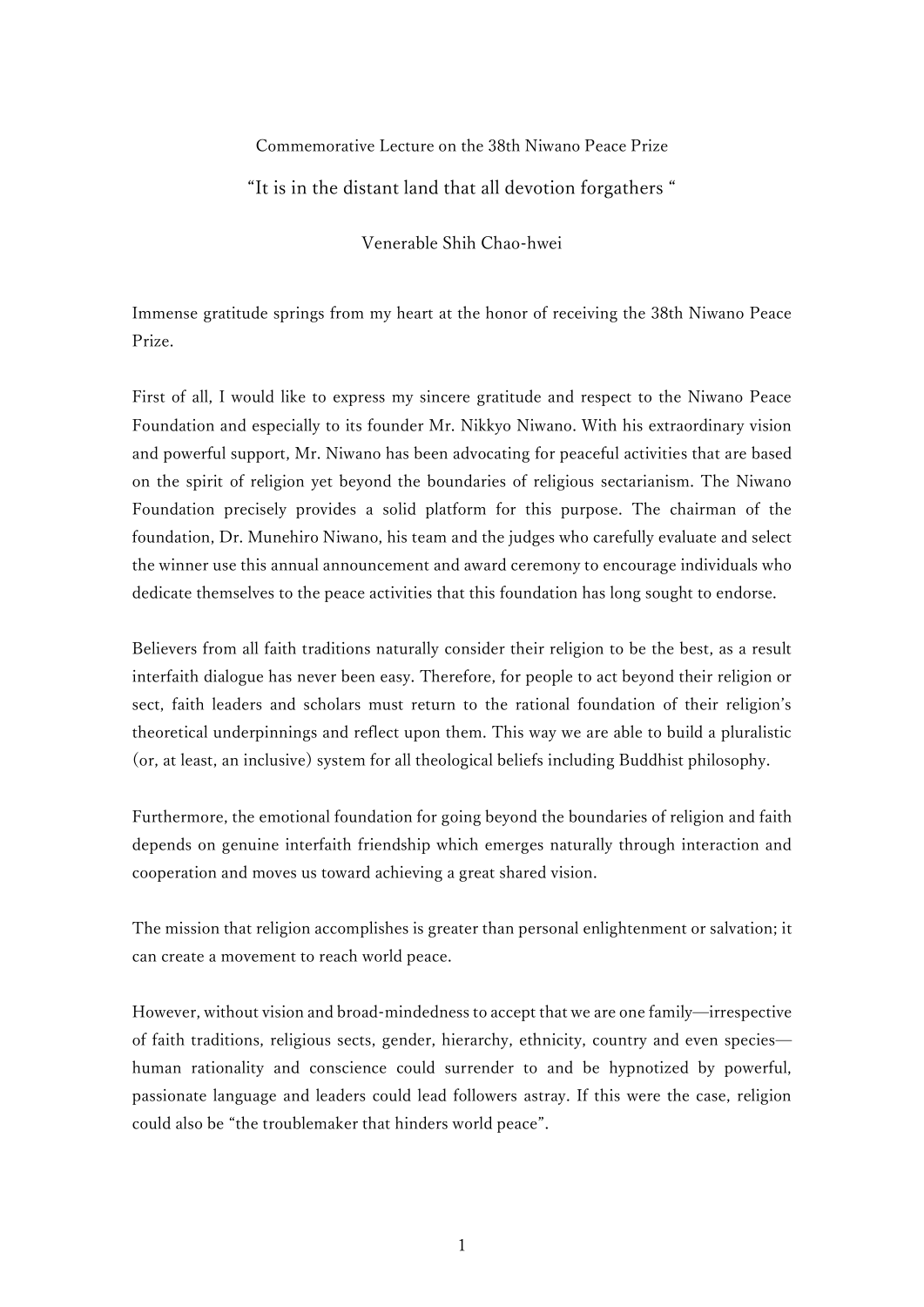Some religious terrorists who quote holy scriptures out of context and misuse these quotes to justify their behaviour instigate massacre and oppress those of different ethnicities, castes, religious beliefs, even followers of other sects of the same religion. These atrocities that drip blood and tears become history.

Some religious insiders mistakenly quote sacred books to support their point of view that women are the inferior sex. They discriminate and suppress women and unfortunately become obstacles to the evolution of human ethics. Why? Because this gender order that originated from religious doctrines, when strictly observed prevents women from taking clergy jobs. This in turn influences female practitioners within such a system as well all its religious followers. These distroted views are often caused by feelings of inferiority that sometimes are masked by arrogance and hinder the holistic development of all involved. This phenomenon also challenges the social values of equity and justice.

Likewise, there are huge groups of religious people who manipulate words from holy texts to prove the iniquity of homosexuality. Some of them bully gays and lesbians with cruel means; some have forced gay people to go through conversion therapy, which causes torment. Some of them abuse democracy and practice violence by verbally abusing the gay community citing "freedom of speech". Some even use social media as their platform for false accusation and vilification of gay people in order to deprive them of their legal rights. In addition to gays and lesbians, other gender minorities are often targets of their hostility.

Moreover, some people exploit, slaughter, and use animals as offerings, trophies and guinea pigs indicating their belief in human superiority. The notion of speciesism causes the suffering of countless animals.

The vision and mindset that rise beyond religion, sect, gender, hierarchy, ethnicity, country and species lay an important foundation for peace in the world. The Niwano Foundation dedicates its efforts towards this goal and the Japanese society supports this foundation with open-mindedness. Personally, I bear deep gratitude to the leader, the jury and the team at The Niwano Foundation, as well as Japanese citizens who support their vision.

I would also like to use this opportunity to pay homage and extend my sincere gratitude to the founder of the International Network of Engaged Buddhists (INEB) and a pioneer in Thailand's movement for democracy—Mr. Ajarn Sulak Sivaraksa. In my mind, Ajarn has always been an exemplar and hero in both practicing the Bodhisattva Path and advocating for democracy. The strength and integrity he demonstrates as an intellect reminds me of a famous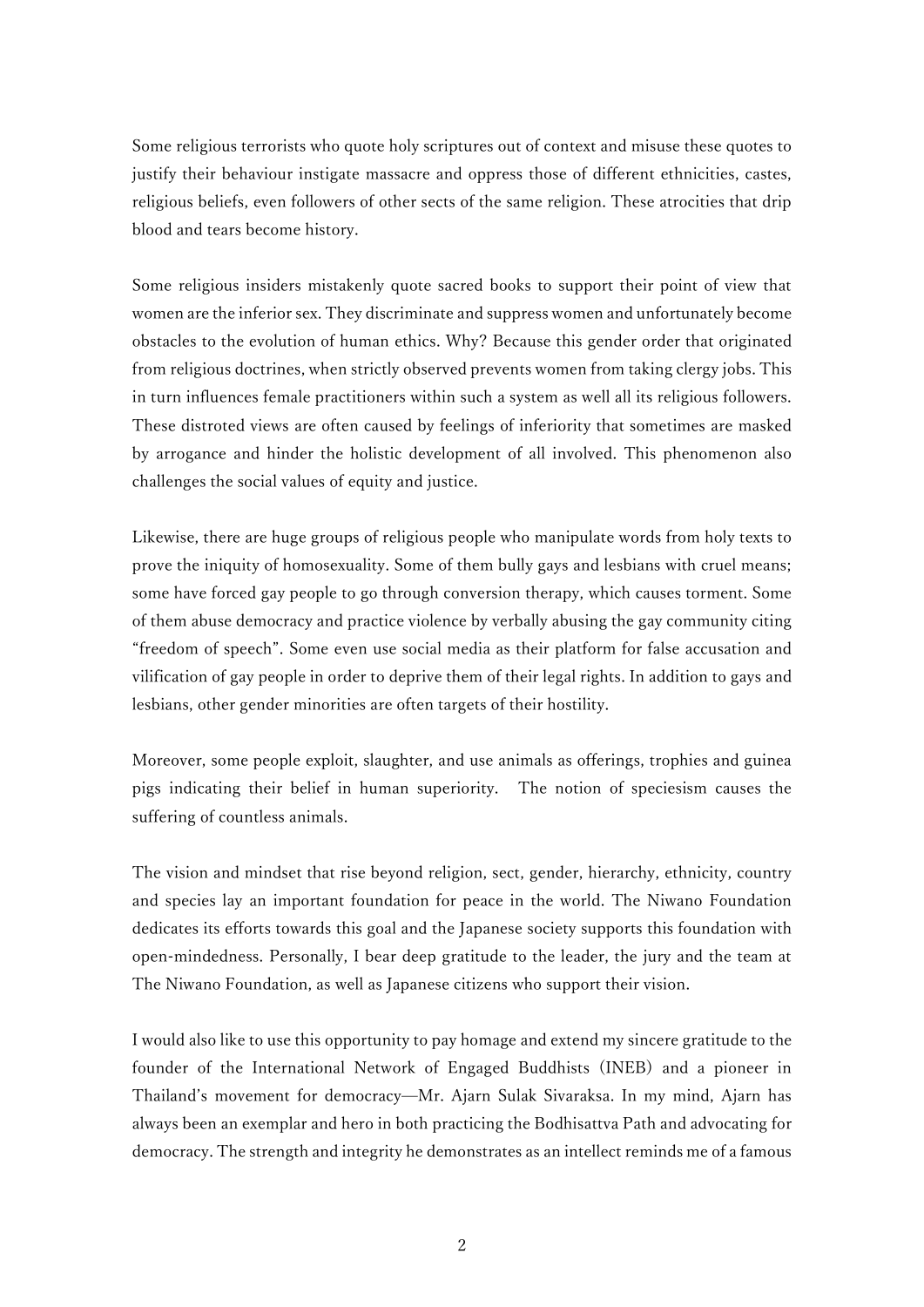quote from ancient Chinese culture— "One cannot be corrupted no matter rich or noble; one cannot be swerved from his principle regardless of poverty and humbleness; neither threats nor forces make him succumb." As someone junior to him, I deeply thank him for his firm support in each and every way.

The International Network of Engaged Buddhists Ajarn founded has gathered like-minded practitioners of engaged Buddhism in every part of the world. Through the Network's activities of interfaith cooperation and mutual support (both online and offline), I have witnessed a light of hope toward eliminating the suffering of all beings.

I offer special appreciation and tremendous gratitude, as well, toward Master Yin Shun—my honorable teacher who passed away sixteen years ago. His philosophy of Buddhism for the World crosses the barriers of different religions and sects and echoes the original intention of the Buddha. The master also expected and hoped Buddhist practitioners would use their wisdom cultivated from deep meditation to march forward in the spirit of Bodhisattva- compassionately, proactively and courageously. In this spirit, we then will be able to extend our care to society and offer help to those who are suffering. My teacher's philosophy helped me to think outside of traditional Buddhist framework and motivated me to unrelentingly protect and respect the equality of all lives. On both an emotional and rational level, this is the source from which I implement altruism.

Furthermore, I would like to extend my whole-hearted gratitude to good friends practicing Buddhism for the World from INEB and across the Strait. Just like within Christianity, there are different focuses: one is prone to the calling of spiritual practice or rituals; the other is inclined to actively serve the world. The same difference occurs within Buddhism. To be concerned with social issues or to take actions to help alleviate suffering is often considered a deviation from what some see as the right track. The thought of rising beyond these different approaches between different religions and sects faces strong objection and ongoing attack. Nevertheless, these spiritual warriors of engaged Buddhism and Buddhism for the World never falter in confronting of these challenges. Together we create a vision of the Pure Land in the world, and agree to witness it together. In return, the world accepts and praises Buddhism.

Among previous Niwano Prize Winners, both Ajarn Sulak Sivaraksa and Ven. Pomnyun Sunim are champions who advocate for Buddhism for the world. The three Chinese speaking award winners which include Mr. Zhao Pu-Chu, The Venerable Cheng-Yen and myself are not only advocates for this vision, but also practice it. This is not a coincidence, but an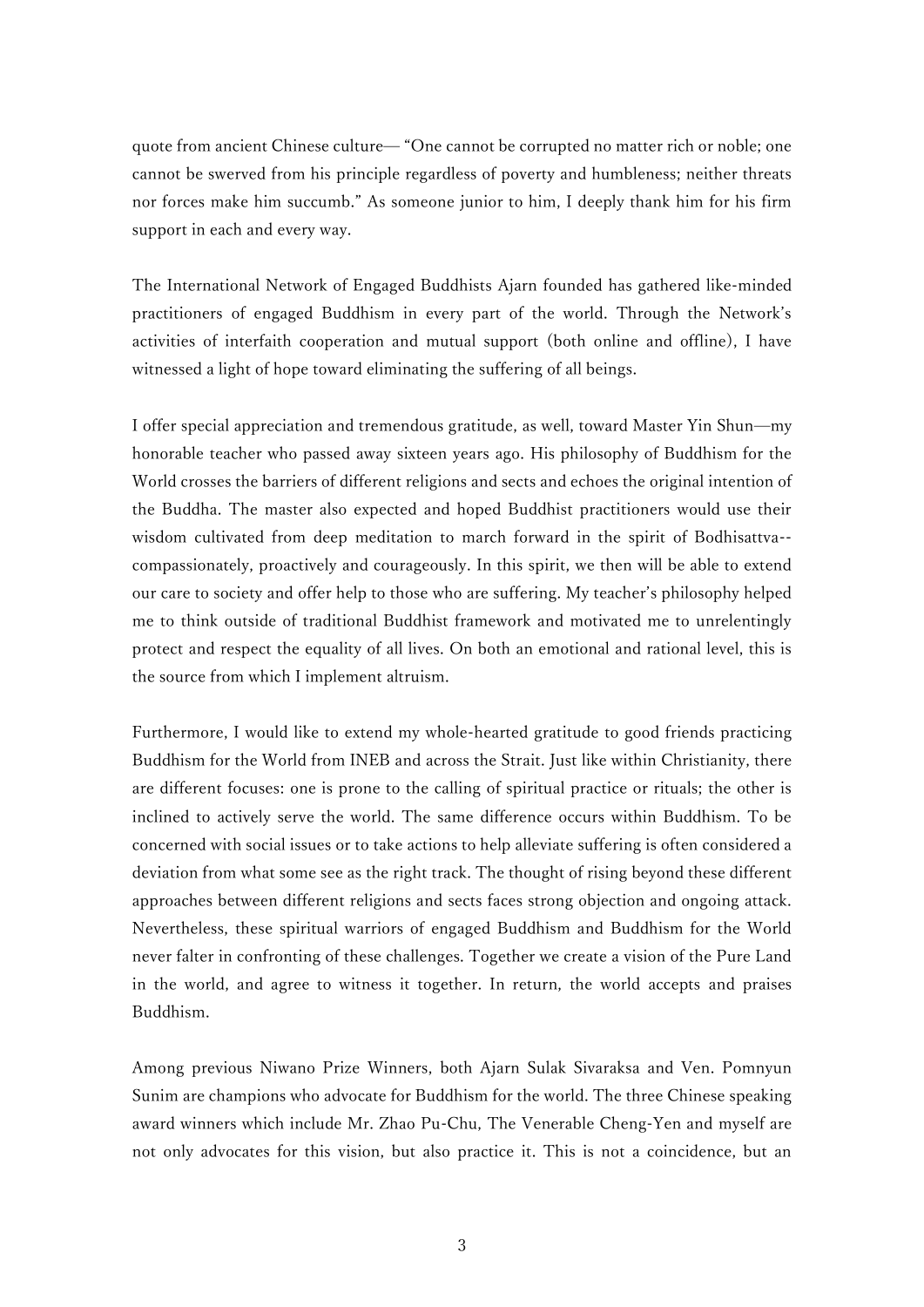inevitable course of history. The jury's utmost acknowledgement attests to the effective actions inspired by Buddhist altruism. As a result, I consider the honor of this award to be shared by my good friends from Buddhism for the World and Engaged Buddhism.

Venerable Cheng-Yen, leading thousands and millions of people globally for international disaster relief, does great cross-religious and cross-cultural work. She won the Niwano Peace Prize in 2007. Both Venerable Cheng-Yen and my humble self are ordained bhiksunis from Taiwan. I believe this proves that the jury members of the Niwano Foundation are fair and have vision. They value women in religion who motivate world peace with strength. On behalf of all religious women, I would like to thank all of you for empowering and inspiring those of us who have suffered from long term inferiority.

We realize that all struggles which embrace the goal of eliminating suffering for all beings, all efforts which hope to make the human heart kind, society good and peace in the world are all spiritual practices in terms of Buddhist definition. It does not matter whether they are represented in the form of charity, disaster relief or social movements. In the Diamond Cutter Sutra the Buddha told us: When one cultivates all good without the notions of a self, a person, a sentient being, or a lifespan, one attains unsurpassed complete enlightenment. This means that as long as we do good with a pure heart that rises beyond ego, without seeking the payback of those whom we help, not asking for other people's acknowledgement or hoping for good karma in future lives, then all the good we do is practice to reach perfect enlightenment. The good I refer to roots in purification and transcendence of mind and soul.

With this boundless state of mind, one can look beyond differences among religions and appreciate the source of all good yet respect the diversity of ideas, representation and symbols of each religion. Mutual respect for other religions is not merely a polite gesture, but constitutes genuine appreciation and good will.

As Neo-Confucianism scholar Mr. Tang Chun-Yi poetically puts it, "It is in the distant land that all devotion forgathers." This encounter would certainly be full of wonder and beauty. With this in mind, I would like to express my immense heartfelt wishes to all spiritual minds.

Lastly, to my predecessors and compatriots in Taiwan's social movements; fellow practitioners, teachers, colleagues and students from Buddhist Hong Shi College and Life Conservationist Association; and administrators and colleagues from Hsuan Chuang University; all members at The Niwano Foundation and the Da Ai TV station crew who invested many hours preparing for the award ceremony, I would like to give my heartfelt gratitude. It is said that a single pole